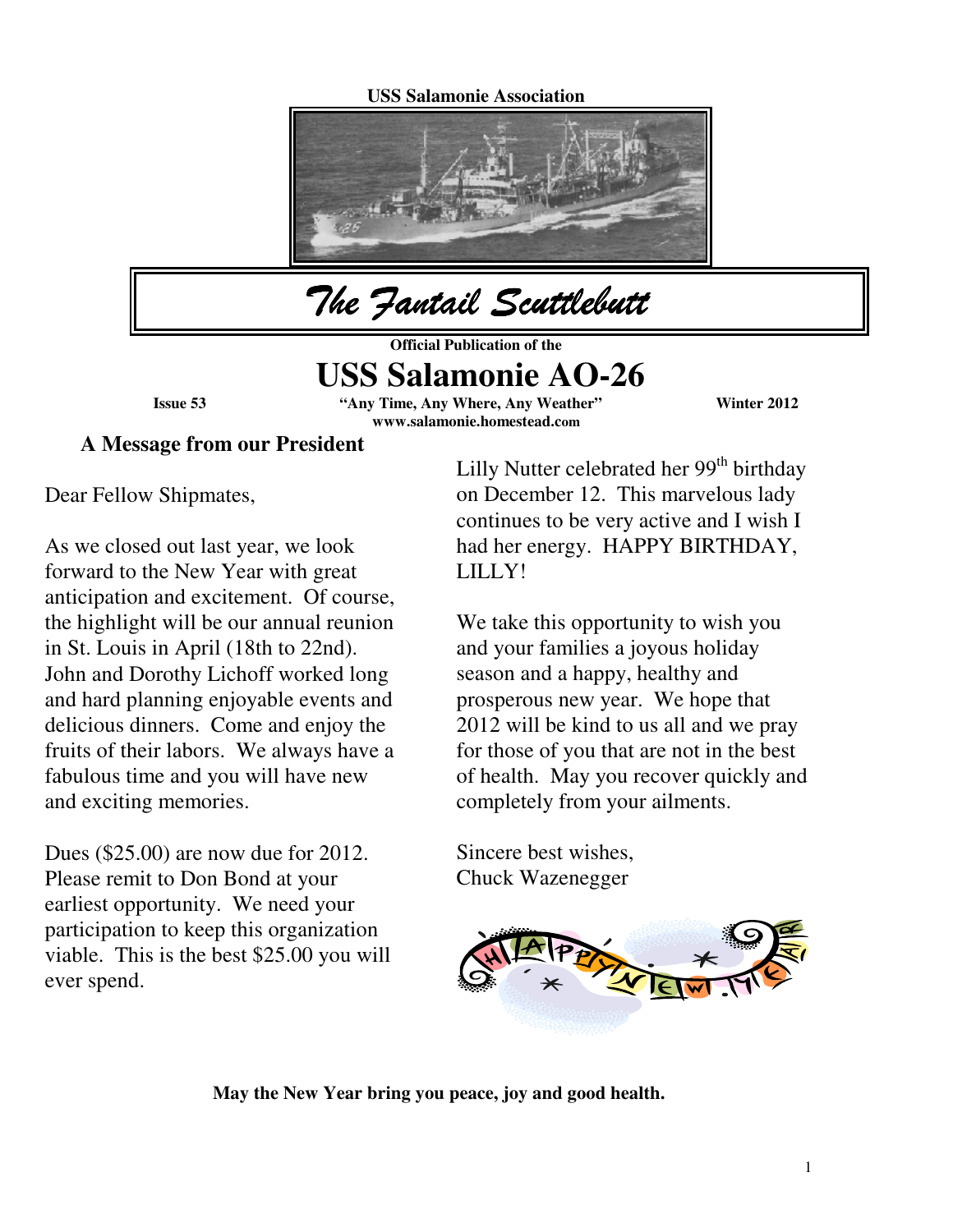## **USS Salamonie Association Officers and Board Members**

**President** – Chuck Wazenegger (bear1151@verizon.net **Vice President -** John Lichoff **Chaplin/Trustee** – Joe Cuneo **Trustee** – Herb Macintyre **Records/Files/Honor Roll –**  John Lichoff (jlichoff@neo.rr.com) **Treasurer** – Donald Bond (dbondin@aol.com) **Newsletter Editor** – Rita Wood (RLW313@aol.com)



#### **Honor Roll**

John C. Fangman (9/4/11) EM3 43-44 Wife sent \$25 in Memory William Mollohan (8/21/11) FT2 49-52 William Palya MM3 55-59 Antonio Pelligrino (2/9/11) FN1C 44-45 George Sappio MM1-50-54 Bernard Werking (11/12/10) ENC-59-62 Robert Scott SN/1C 45-46 Richard Waite BM3 53-56 Peter Handibode EM2 60-64 Andrew Ballentine SK1 43-46

Our sincere condolences go out o Riley Nelson upon the loss of his wife Betty L. Wilson.

> **New Finds Welcome aboard**  Ronald J. Evans BT2 55-59

#### **Sick/Surgery/Treatments Please keep in your prayers send cards**

Chuck Wazenegger Karen Herr Leonard Buck Dean Bailiff Dee Bond<br>
Lois Perrault<br>
Lois Perrault<br>
Cecil Blain Lois Perrault Harold Wetnight Rose Masters Margaret Coleman Dale Hunt Lilly Nutter Ray Aguire

Doug Snead



Have you paid your 2012 dues? If not please use this form to send in your dues ASAP. Thanks!

## **DUES**

Dues are now **\$25.00.** Send your check made out to USS Salamonie to: Don Bond 18940 Filmore Drive Goshen, IN 46528 (574) 533-8835

| <b>USS Salamonie Association</b> |
|----------------------------------|
| Dues 2012                        |

| Name:                                                                           |
|---------------------------------------------------------------------------------|
|                                                                                 |
| City:                                                                           |
|                                                                                 |
| Telephone:                                                                      |
|                                                                                 |
| I prefer to get my newsletter via:<br>snail mail<br>$\rule{1em}{0.15mm}$ e mail |
| web site                                                                        |

## **Remember that your membership dues help**

**to keep the association afloat. Additional donations can be made for the following:** 

> **Knight-Bergman Civic Center USS Salamonie Postage Fund Troop Care Packages**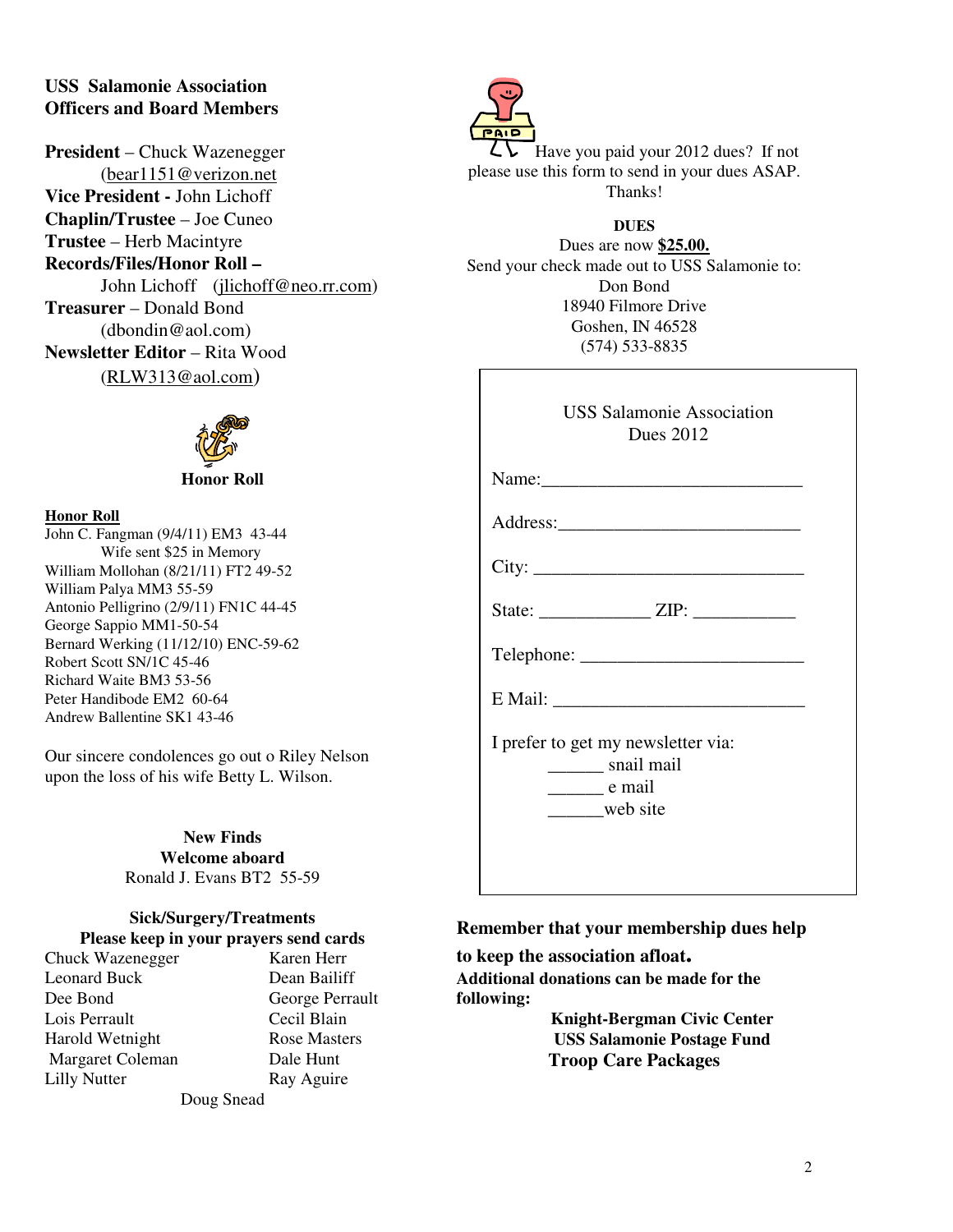#### **Troop Packages**

Lily Nutter has sent 1,102 packages to people serving in Iraq and Afghanistan. She's looking for names and addresses of `others serving there so that she can send them packages, too. If you can help her, please send information to Lily Nutter, 801 Huntington Avenue, Warren, IN 46792.

#### **A Note from Lilly Nutter**

 Deepest thanks for the countless wishes that I received for my 99<sup>th</sup> birthday. Also a special thanks for the cash gifts. (I've enclosed a list of names.)

 The support you have given this heartwarming project is fantastic. You've passed \$10,000!!

 Birthday gifts received from USS Salamonie veterans came from:

| Robert Loos, MN               |
|-------------------------------|
| Andrew Mosher, MA             |
| Homer Moore, CA               |
| John Lichoff, OH              |
| Roland Rainford, NV           |
| The Crew of the USS Salamonie |
|                               |
|                               |

 Some of the gifts were for the boxes for our troops, others were personal thank you gifts. The total was \$274.00.

#### **HELP**

Many of our Fall newsletter were returned because they were unable to be forwarded. If you can help us locate any of these people please let John Lichoff or Don Bond know.

**Clark Anderson Otto Johnson Vernon Anderson Warren Kinsey Roger Babcock Kevin McCool Raymond Bell Don Miller Donald Bennett Tom Moses Nicholas Carideo William Murray Orvan Carlin Kenneth Page Chester Coateney Ray Patterson**  George Coulitsis **Henry Reidel Michael Crowe Leonard Rusin Paul Damon Gasper Segulin Edward Duszak Horace Spackman Raymond Ferwerda Giouard Stamps Walter Gagne Thomas Tilseth Jack Lucey Calvin Willhoite Norman Gilman Kenneth Willyard William Hertzog Frank Zoretich James Hooper** 

## A Note from Jack Sharkey Sent to Don Bond

Jack also enclosed \$5.00 extra for whatever it helps. He asked that this item be placed in the newsletter.

Shipmates,

Enclosed are my dues. I'm glad and proud to be part of this support process. I feel it is the least we can do to carry on the traditions of "My Gal Sal". I'm also disappointed in the fact that approximately only out of over 600 old "shipmates" located that only 80 are stepping up to the plate to carry on.

In my six years of active duty, and 3 ships I served on, the SAL was the best by far with the best crew I ever served with.

I guess everyone does not agree but apparently there are at least 80 of us who do. So to them I say, (borrowing a tradition from our Marine Corps brothers) Semper Fi. It may not be totally Navy but it fits. As far as all the non supporters, all I can say is "Anchors Away".

 As far as I'm concerned: ANY TIME, ANY WHERE, ANY WEATHER will always ring true with me.

> Jack Sharkey SFP 3 USS Salamonie 1964-1966

#### **Please Note**

 John Lichoff's son, Dan, recently had bypass surgery. He's doing well and will begin cardiac rehab soon. Please keep him in your thoughts and prayers.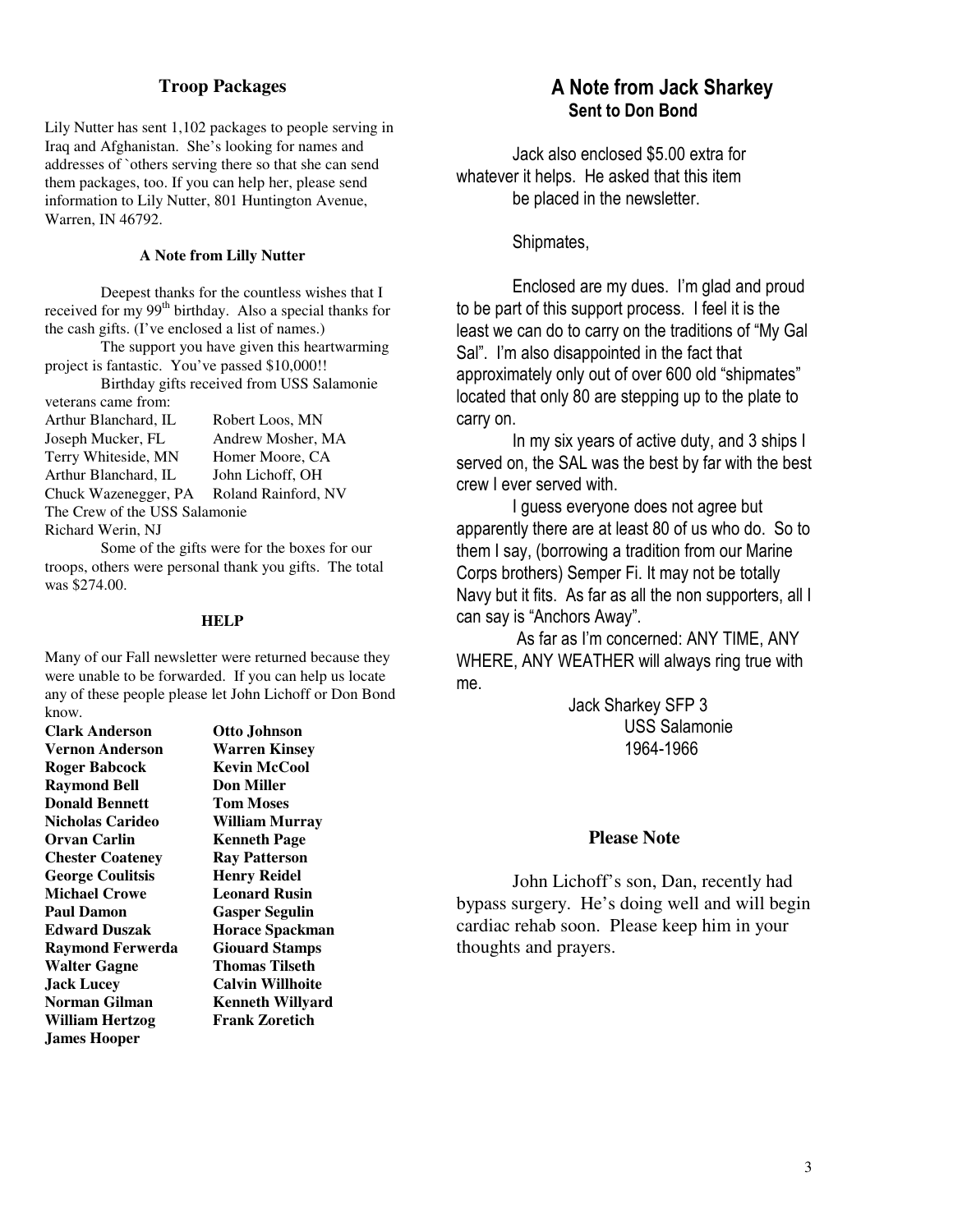## A Quote about the Navy

"It follows that as certain as the night succeeds the day, that without a decisive naval force we can do nothing definitive, and with it, everything honorable and glorious."

President George Washington

# **July 4th Warren, Indiana Salamonie Activities**

#### A Message from John Lichoff

 When Dorothy and I were in Warren for Lilly Nutter's  $99<sup>th</sup>$  birthday, we decided to stay overnight instead of driving home at night. We went to our Salamonie home at the Comfort Inn and I found out some news and got some dates straightened out for the 4<sup>th</sup> of July.

 The motel has been sold again and is under new ownership. Angela is still the manager and she assured me that she had made the new owners aware of the USS Salamonie and our group after he asked about our pictures and memorabilia on the walls.

 One thing that I "HAD" to do was to reserve the rooms now for the reunion in Warren. I did get us a price for the rooms for \$52.99 + tax a night. I have 25 rooms reserved and when you call to make reservations ask for either the USS Salamonie or John Lichoff's reservations. Also ask for non smoking or handicapped rooms if needed.

 The phone number for the motel is (260) 375- 4800 and the cutoff date is June 20, 2012, so they can rent out the unneeded rooms.

 I contacted Kamie Ackley and got the exact dates for the reunion this year. The dates are June 28, 29 and 30. The parade will be held on Friday, June 29, 2012. (The activities are always held on the weekend preceding the  $4<sup>th</sup>$ .)

 Denny Stroud is the new co-coordinator for the Salamonie Days reunion.

 So be thinking about attending the Warren July 4<sup>th</sup> reunion.

## **April 2012 Reunion Info**



*We want you to* 

**Meet us in St. Louis, shipmates, Hope you'll all be there, We have lots of fun things planned So come by car or air. We'll bus to see the many sights, And have real nice meals on three nights. So please meet us in St. Louis, shipmates. We'd love to see you there!** 

# **A form for registration has been included in this newsletter**

*Registration deadline is February 14, 2012. Final payment is due on March 13, 2012* 



## Things to do ASAP

- Pay your 2012 dues
- Register for the St. Louis Reunion
- Think about the July  $4<sup>th</sup>$ activities and parade
- Have a Happy New Year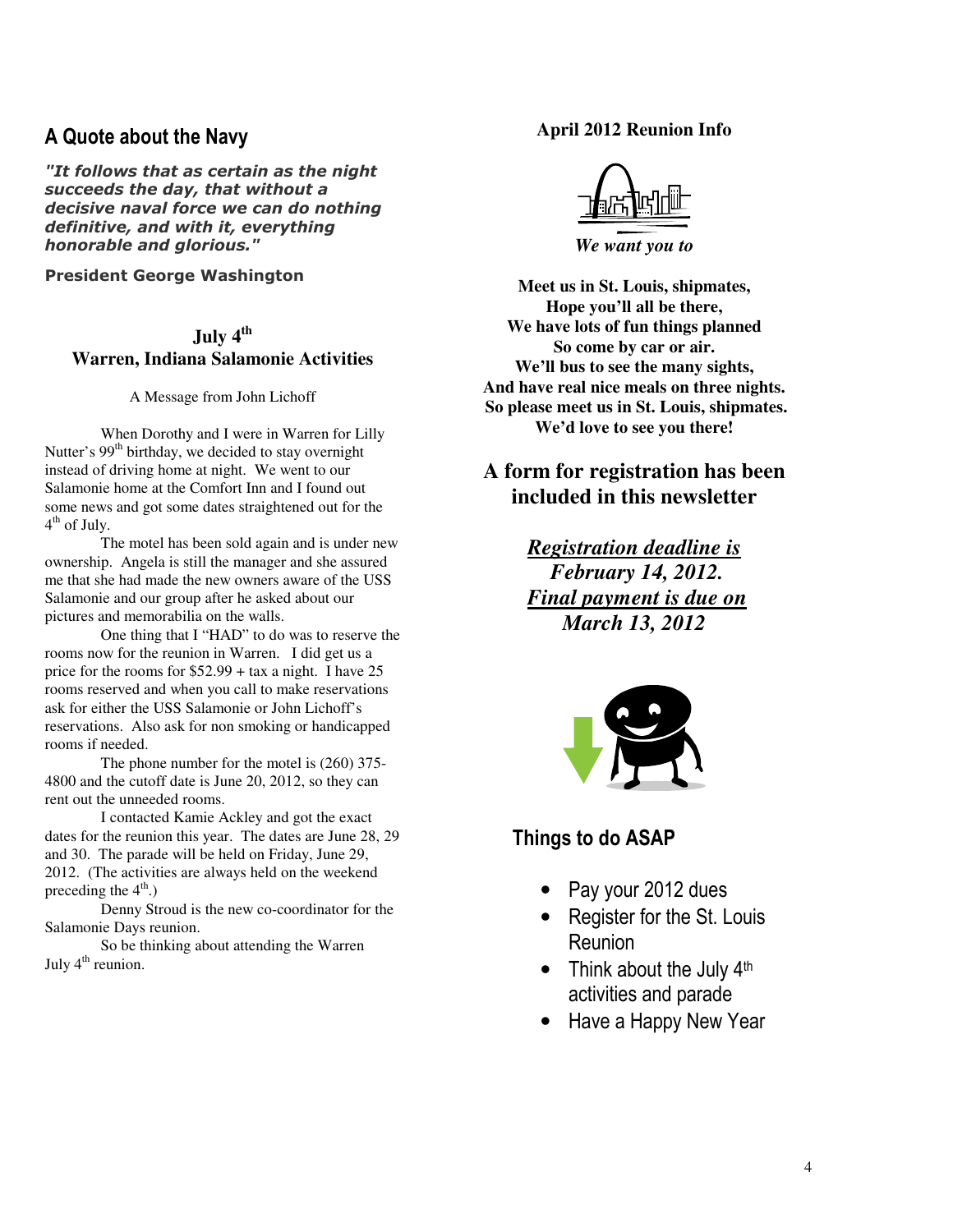#### Complete Reunion Package  **Includes:**

 **4 Nights at the Millenium Hotel** 

 *10 Attractions* 

**3 Days of Area Transportation Complete Breakfast each A.M 2 Group Dinners + Banquet Buffet - Hospitality Room is open daily - - Casino's available nightly** (on own)

Hotel Parking included for Reunion Attendees

# Wednesday April 18, 2012

 Arrive at Millennium Hotel – St. Louis Mo. 12:00 pm Hospitality Room opens / snacks 5:00 pm Everyone Meets in Hospitality Room 5:15 pm Dinner on own

# Thursday April 19, 2012

 9:00am Motorcoach pick up at hotel 9:30am Cathedral Basilica 11:00am Anheuser-Busch Brewery Tour 12:45pm Visit Historic St. Charles Mo for lunch on own 2:00pm Explore historic downtown St. Charles shops 3:30pm Back to Hotel 5:30pm Motorcoach pick up at hotel 6:00pm Dinner and Murder Mystery at Bissell Mansion



AO-26

USS SALAMONIE

St Louis Mo. Reunion

04/18/12 – 04/22/12 **Held at Millennium Hotel**  200 S. FOURTH STREET ST. LOUIS, MO 63102

**E-mail:Curtis@deetourstobranson.com**